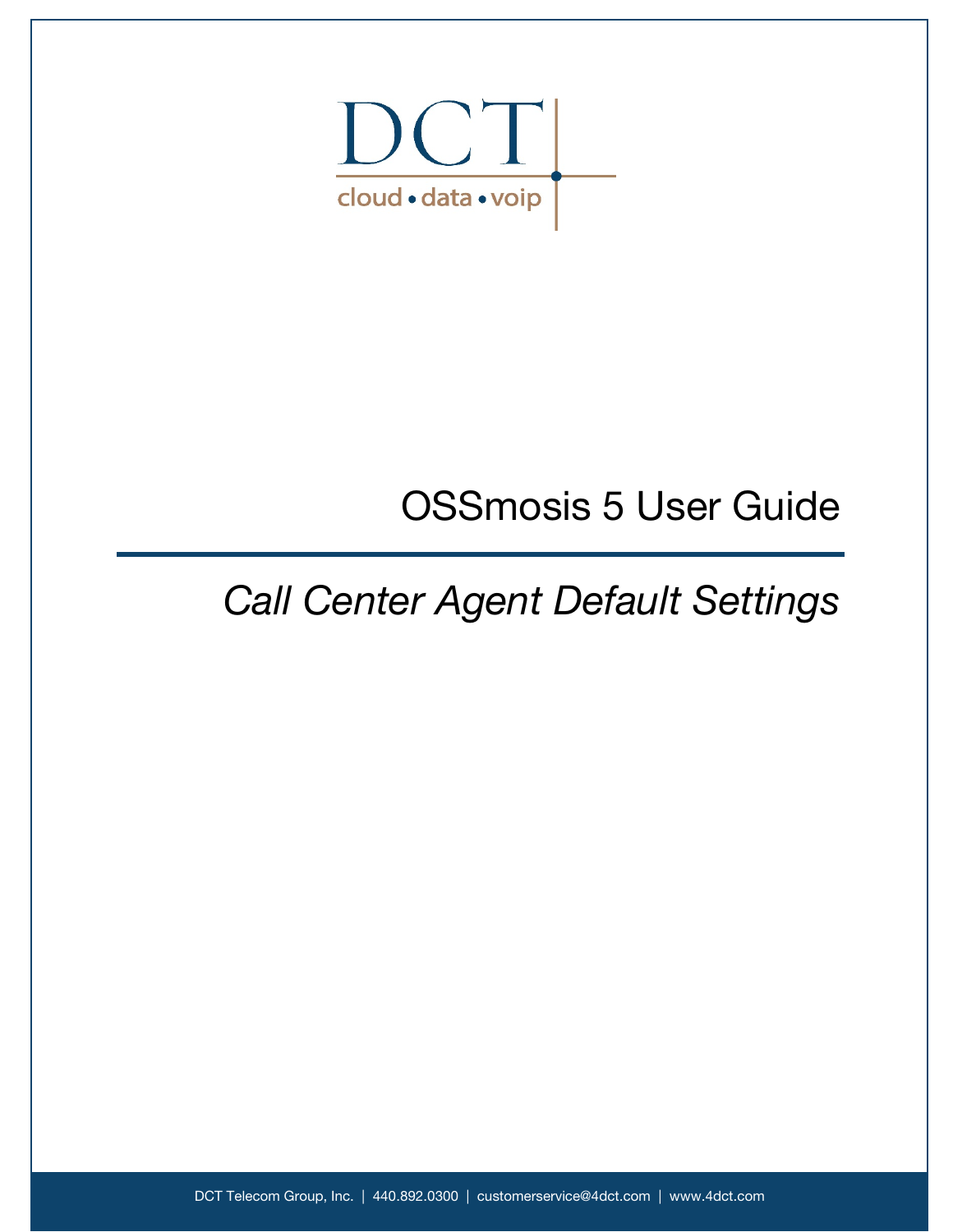

## **Agent Default Settings**

Agent Default Settings are applied to all agents across a Call Center. If changes are to be made to a single agent, they must be made under "Manage Agents" in the agent's individual profile.

| <b>Agent Default Settings</b>                           |
|---------------------------------------------------------|
| Configure Agent Default Settings @                      |
|                                                         |
| <b>Enable Guard Timer</b>                               |
| Seconds                                                 |
|                                                         |
|                                                         |
| Force agent to unavailable on Do Not Disturb activation |
|                                                         |
| Force agent to unavailable on personal calls            |
|                                                         |
| Force agent to unavailable after consecutive bounces    |
| <b>Bounces</b>                                          |
| 3                                                       |
|                                                         |
| Force agent to unavailable on not reachable             |
|                                                         |

## **Settings:**

- 1. *Enable/Disable Guard Timer for (x) seconds*: Guard Timer is a "pause" between queued calls delivered to an agent. If the agent is not placed in wrap-up after each call and remains in an Available state, a guard timer can be put in place to provide them with a few seconds of "free" available time to update their ACD state before the next call is delivered to them.
- 2. *Force agent to unavailable on Do Not Disturb activation*: If the agent activates Do Not Disturb while signed into their queue(s), this will automatically force them into an Unavailable state. A default "Unavailable – Do Not Disturb" code can be created in order to track which agents go unavailable for this reason.
- 3. *Force agent to unavailable on personal calls*: If the agent receives or places an outbound call while signed in and available in the queue, this will automatically force them into an Unavailable state. A default "Unavailable – Personal Call" code can be created in order to track which agents go unavailable for this reason. It is important to note that if agents need to make outbound calls while on the phone with a customer, that outbound call would constitute as a personal call and place them into an Unavailable state.